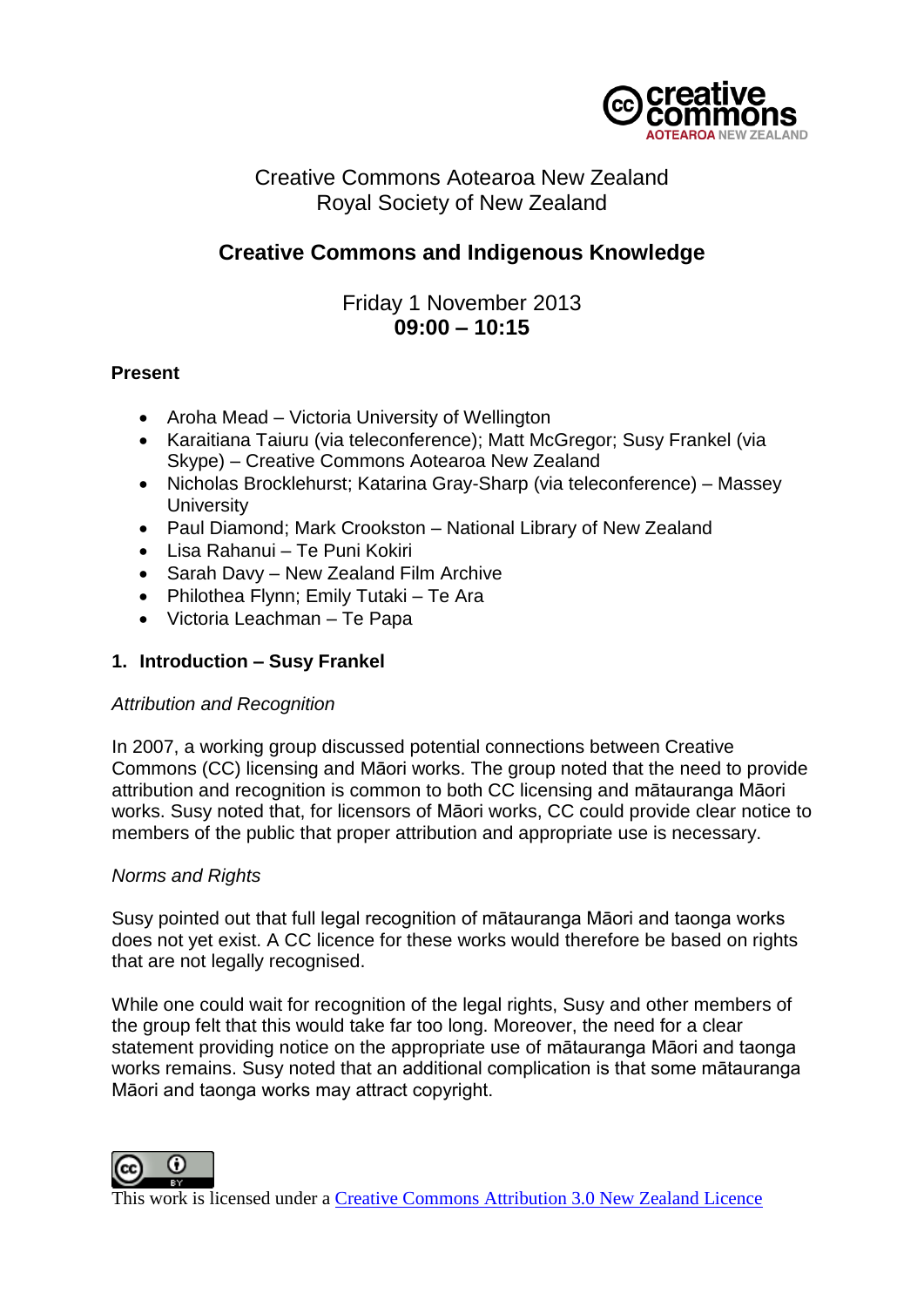

# **2. National Library of New Zealand's Reuse Policy – Mark Crookston.**

#### *Protection and Reuse*

Mark pointed out that collecting institutions rely on generous donations in order to build their collections. This process involves a great deal of trust. NLNZ must work closely with donors on the rights that are ascribed to its collections. As a result, memory institutions face competing demands from those who want their works protected and those who want more content to reuse.

#### *Reuse Policy*

Mark spoke to the reuse policy under development at the National Library of New Zealand. Its objective is to enable the reuse of the collections of the NLNZ and ATL to create new knowledge within a clear, consistent and transparent rights framework.

#### *Cultural and Ethical Decision Making*

NLNZ staff will still need to determine whether it is culturally or ethically appropriate to release works that have no copyright restrictions. Mark noted that it was necessary to document the process by which these decisions are made, to ensure consistency across the organisation. NLNZ is working to articulate criteria for staff to use to make cultural and ethical decisions.

## **3. National Library of New Zealand's Kaitiakitanga Policy – Paul Diamond**

#### *Kaitiakitanga Policy*

Paul noted that NLNZ has a kaitiakitanga policy dating from 2003, and that this is currently under review. The document seeks to acknowledge the spiritual and cultural authority of the collections and create opportunities to meet with groups associated with the collections. Paul outlined how the document fits within other policies relating to the NLNZ.

## *Triggers*

Paul introduced the concept of triggers, when the policy would come into practice, such as digitisation, exhibitions, loans and publication, and spoke to issues around the policy's implementation.

## **4. Te Papa's Kaitiakitanga and Reuse Policy and Practice – Victoria Leachman**

#### *Mana Taonga Principle*

Victoria pointed out that Te Papa has had an overarching Mana Taonga principle since 1993, which guides the institution's engagement with iwi. Victoria outlined her

⋒ ര

This work is licensed under a Creative Commons Attribution 3.0 New Zealand Licence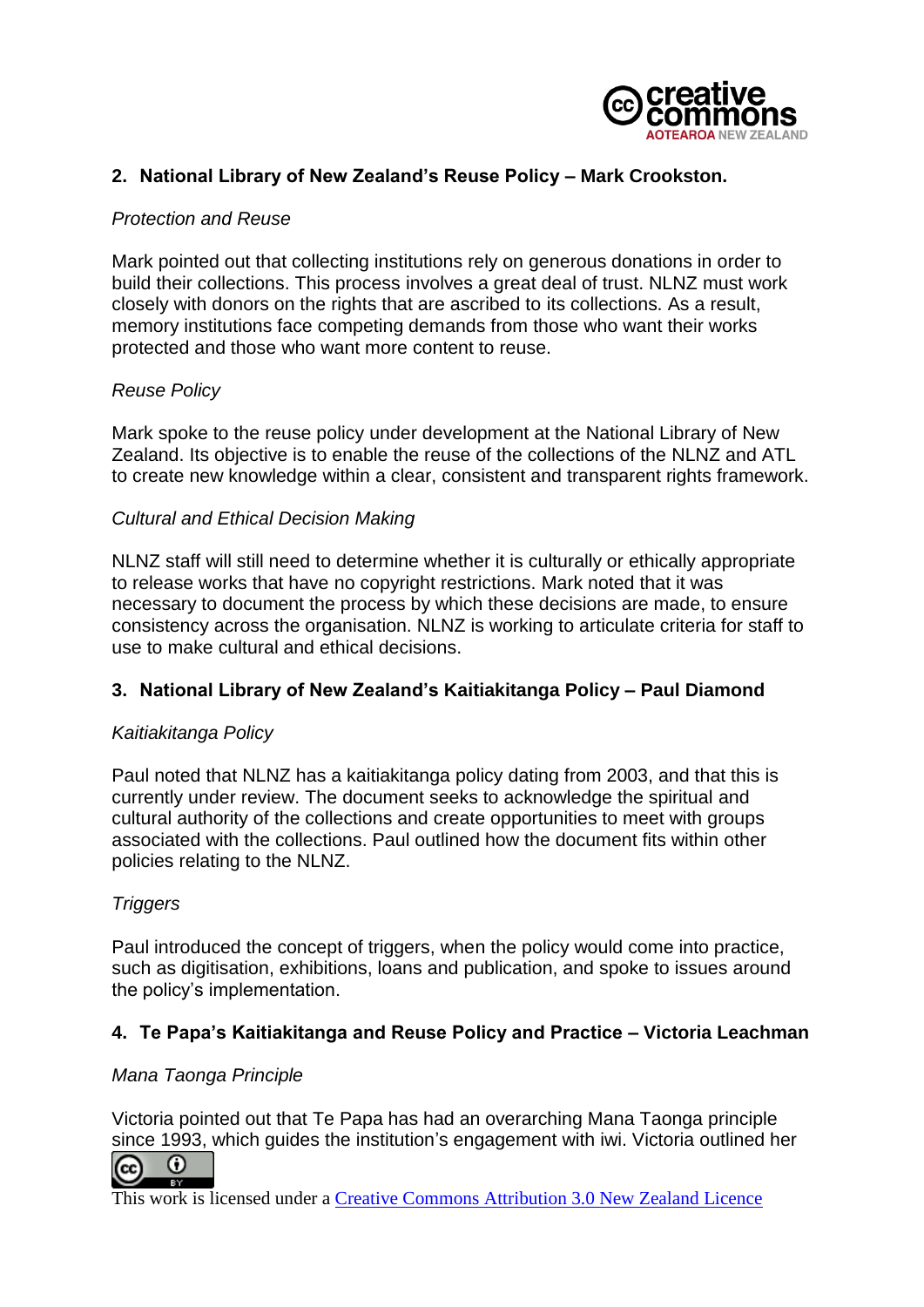

'low hanging fruit' approach to allowing reuse of Te Papa's collections. Māori taonga and other works relating to Māori have been actively ring-fenced to prevent unauthorised reuse. When reuse is requested, Te Papa staff engage directly with the appropriate iwi, hapū, whānau or individual.

#### *Whakapapa*

Victoria noted that knowledge of the whakapapa of collection items is highly variable, and that part of Te Papa's consultation process is to build this whakapapa, where possible. Their process is one of talking and negotiation; these relationships, however, mean that securing permission for reuse can be difficult.

## **5. Discussion**

#### *Individual and Institutional Uses*

Susy noted the need to distinguish between institutional uses and individual uses. A licence produced for general use may look quite different to one that is produced for institutional use. The utility of a new CC licence or tool would be to give notice to individuals who do not have institutional processes or obligations, such as those that were outlined by Mark, Paul and Victoria.

Victoria noted that each taonga work had its own specific requirements, and that is was the role of the kaitiaki of the work – the iwi, hapū, whānau or individual – to decide what those requirements would be. It would be up to those representatives, rather than Te Papa, to apply whatever legal tool might be developed.

Susy agreed, noting that a licence for indigenous works would be a device to assist those people who want to use it. There are complications – including the use of the licence when there is no legitimate ability to do so – but such complications exist with all Creative Commons licences.

## *Online Collections as Representative of Aotearoa/New Zealand*

Mark noted that the current online collections might not be seen as an adequate representation of New Zealand culture and history, because most Māori content is not available online. Victoria agreed, noting that this was also true of Te Papa's online collections.

## *A Legal Tool for Māori*

Aroha Mead emphasised the importance of mātauranga Māori for Māori cultural and spiritual wellbeing. Pointing to chapter entitled "When the Crown Controls Mātauranga Māori" from Ko Aotearoa Tēnei, Aroha noted that many mātauranga Māori works held by crown institutions were acquired by illegitimate means. The



This work is licensed under a Creative Commons Attribution 3.0 New Zealand Licence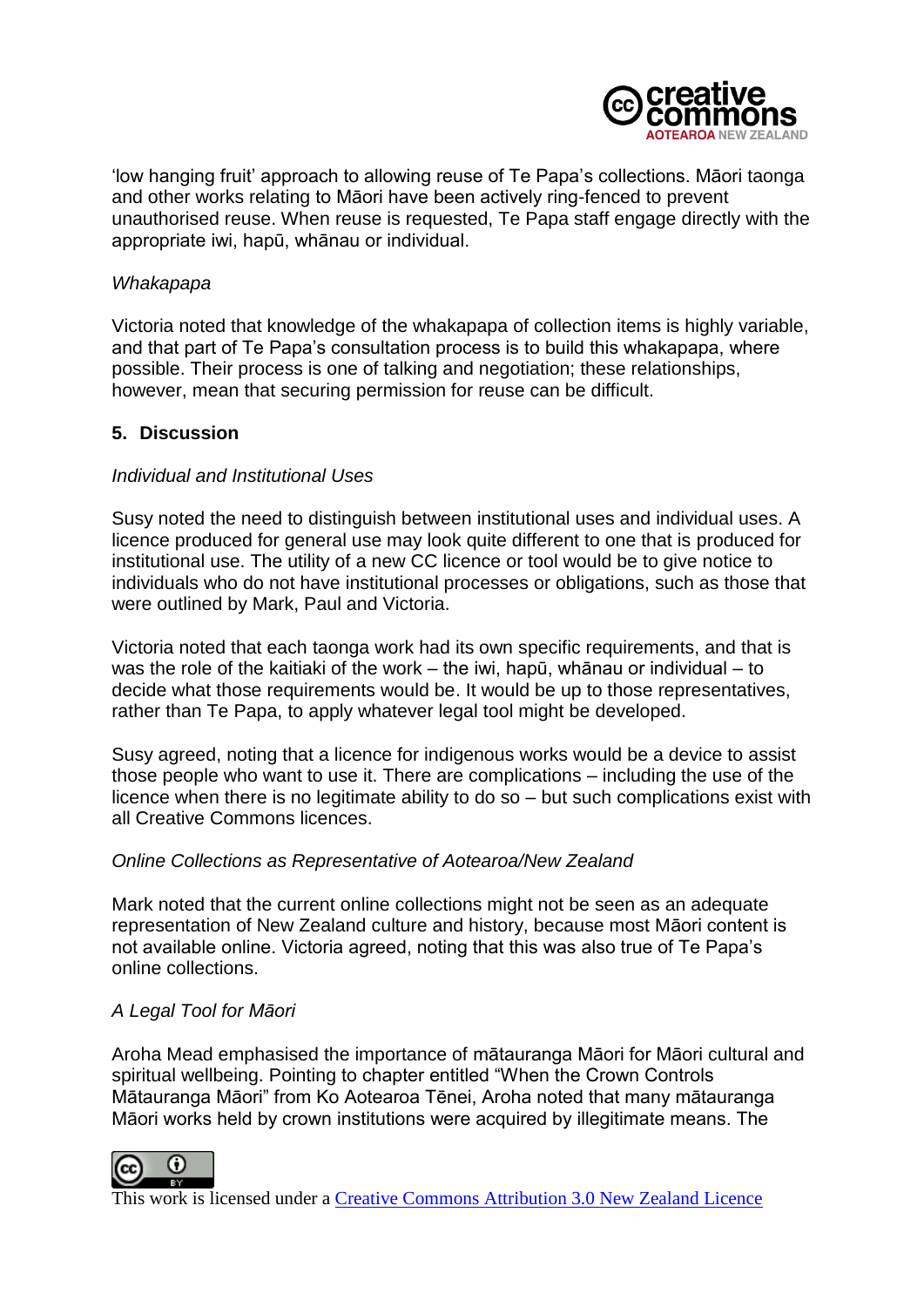

primary goal of any new legal tool, therefore, should be to connect Māori with their own cultural and historical works.<sup>1</sup>

Susy agreed, suggesting that one of the utilities of such a legal tool would be to encapsulate restrictions on access and usage. Paul added that existing policies and practices can make it difficult for individuals within iwi, hapū and whānau groups to access their own material – especially Māori living overseas.

## *Trust*

Aroha noted that greater public access can only be built on strong relationships of trust, which develop over time. Mark asked Susy what would happen when open content was used in a way that violated the requirements of the licence. Susy suggested that the legal tool need not be a licence, but act as a 'notice' articulating the restrictions on the use of a work. For the tool to constitute a licence, it would need to be based on legal rights to restrict access to mātauranga Māori – rights that do not yet exist. It could be a tool that would allow a relationship of trust to develop, especially for members of the public who do not understand the necessary processes of consultation.

Paul agreed, suggesting that the notice could be a useful way of educating people about the appropriate uses of indigenous works. He wondered how the notice might work for works that will be taonga in the future. Aroha added that a licence or legal tool would have to address the authenticity of the author.

# *Consultation*

Emily spoke to the experience of Te Ara the Encyclopedia of New Zealand's working with iwi and hapū. Due to lack of resources CC licensing is not part of Te Ara's permission agreements, as it was felt that this would add an extra complication to the consultation process.<sup>2</sup>

Emily and Victoria noted that members of the public still inquire about reuse of CC licensed material. Philothea noted that as CC licences could only apply to material that was still in copyright, many Taonga may be out of copyright, so a CCL could not be applied. She agreed that that a notice could be useful as a way to educate people about the appropriate uses of indigenous works and flagged the issue of some overseas institutions that hold mātauranga Māori and Taonga works supplying material without acknowledging moral rights.

 $\Omega$ <u>ര</u>

<sup>&</sup>lt;u>.</u> <sup>1</sup> Ko Aotearoa Tēnei: A Report into Claims Concerning New Zealand Law and Policy Affecting Māori *Culture and Identity* by the Waitangi Tribunal can be accessed here: http://bit.ly/17mhJ9k 2 All Te Ara text uses Creative Commons licensing. It was noted after the meeting that a deliberate effort has been made to put CCL on Te Ara/MCH owned images. Guidelines have been developed to determine when to add or not add CCL

This work is licensed under a Creative Commons Attribution 3.0 New Zealand Licence